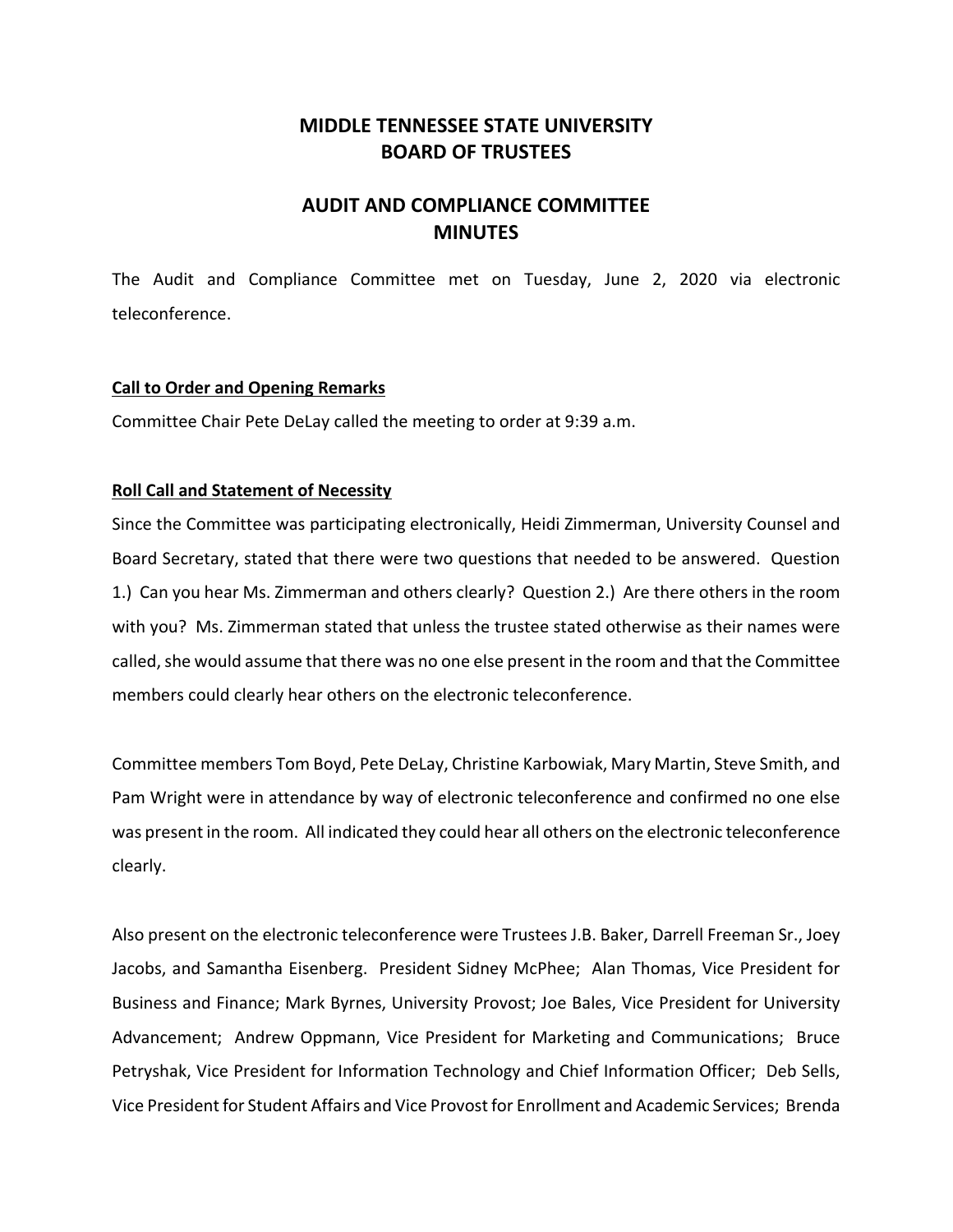Burkhart, Chief Audit Executive; Heidi Zimmerman, University Counsel and Board Secretary; and, Kim Edgar, Assistant to the President and Chief of Staff were also in attendance.

Ms. Zimmerman stated that a quorum was not physically present, but that one would exist with the inclusion of the Committee members participating electronically. In accordance with T.C.A. § 8‐44‐108(b)(2), in order to proceed without a physical quorum, the Committee was required to make a determination that necessity for the meeting existed. Ms. Zimmerman provided the following circumstances for the Committee's consideration to establish the necessity for holding the meeting:

- 1. The agenda included matters the Committee may consider and vote on in order to make recommendations to the Board of Trustees. These recommendations include several informational and follow up itemsto be shared with the Committee members, including results of external reviews and quarterly reports.
- 2. The Board of Trustees will meet on Tuesday, June 16.
- 3. It was necessary for the Committee to meet in order to consider these matters prior to the Board's next meeting.
- 4. Due to concerns related to exposure to the coronavirus, it was determined that the Committee meeting should be held electronically and, thus, there was not a physical quorum without electronic participation of Committee members.

Chairman Delay requested a motion and a roll call vote be taken for determination on the necessity of holding the meeting. Trustee Karbowiak made the motion, which was seconded by Trustee Smith. A roll call vote was taken and with all Committee members voting "Aye", the motion establishing the necessity of holding the meeting carried.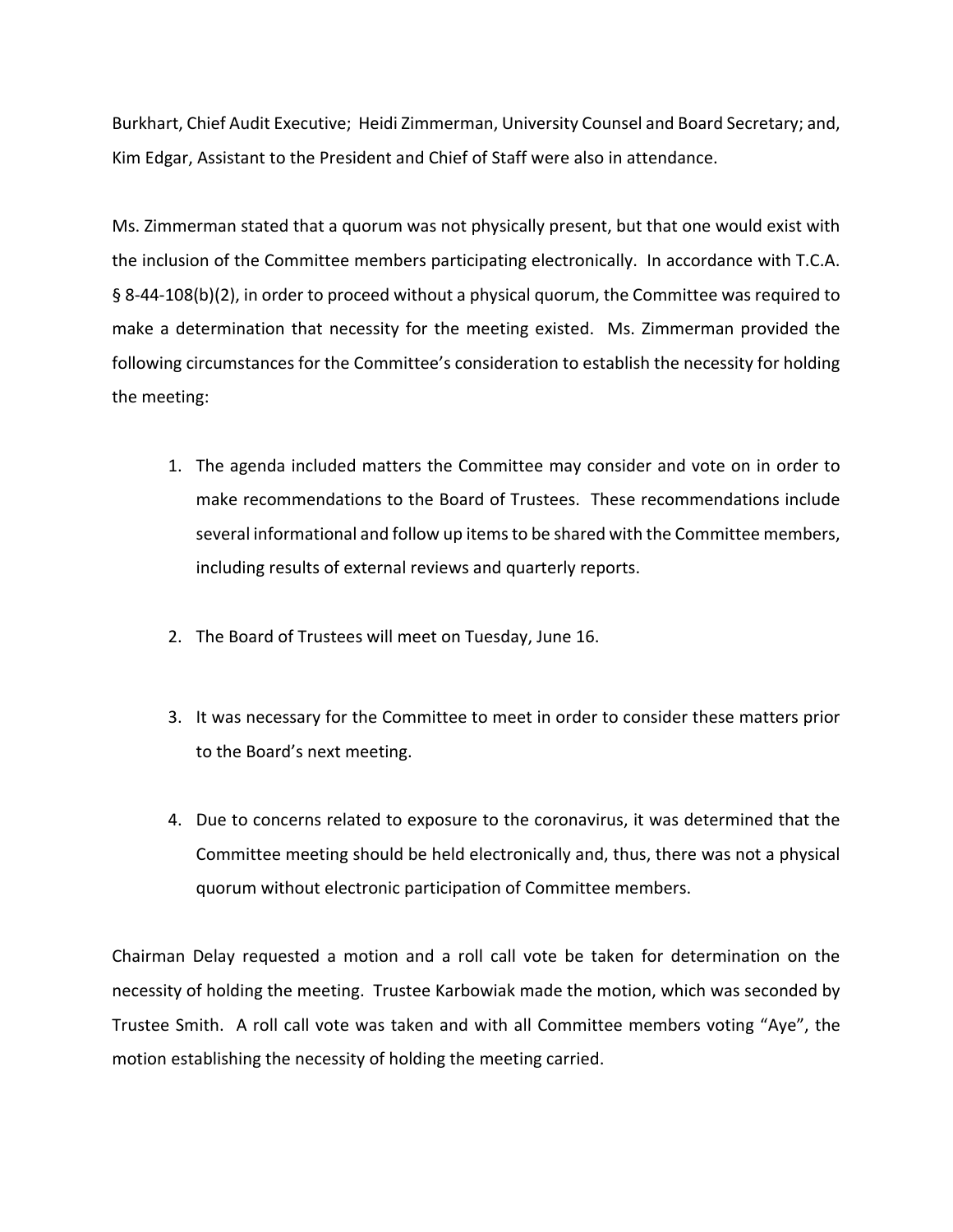#### **Approval of Minutes ‐ Action**

The first agenda item was approval of the minutes from the March 17, 2020 Audit and Compliance Committee meeting. Trustee Wright moved to approve the minutesfrom the March 17, 2020 meeting and Trustee Martin seconded the motion. A roll call vote was taken and, with all Committee members voting "Aye," the motion to approve the minutes from the March 17, 2020 meeting of the Audit and Compliance Committee carried.

#### **Results of External Reviews ‐ Information**

Ms. Burkhart presented the results of three external reviews. The Office of the Comptroller of the Treasury issued the financial and compliance audit report for the year ended June 30, 2019 on March 11, 2020. The report included unmodified opinions on the fairness of the presentation of the financial statements and contained no audit findings. The Office of Criminal Justice Programs of the Tennessee Department of Finance and Administration completed an on‐site, current year review of the STOP *(Services, Training, Officers, Prosecutions*) Contract for the Law Enforcement Domestic Violence/Sexual Assault Investigator position in February 2020 and reported no findings of noncompliance. The National Science Foundation (NSF) reported the results of a desk review by Atlas Research in April 2020 that concluded no major deficiencies but cited five concerns described as "minor". The report included five recommendations for improving the documentation of procedures, noting that proper procedures were in place but the documentation of the processes should be improved. Management is taking corrective action to improve the documentation of procedures which will be reviewed during subsequent monitoring activities.

Ms. Burkhart also provided the following information as a follow‐up to the Comptroller's Investigative Report issued in July of 2019 concerning the Office of International Affairs. The former international recruiter pled guilty to two (2) counts of attempted forgery and one (1) count of attempted official misconduct on Friday, May 22, 2020. The former international recruiter received three (3) years of probation with the requirement to complete 100 hours